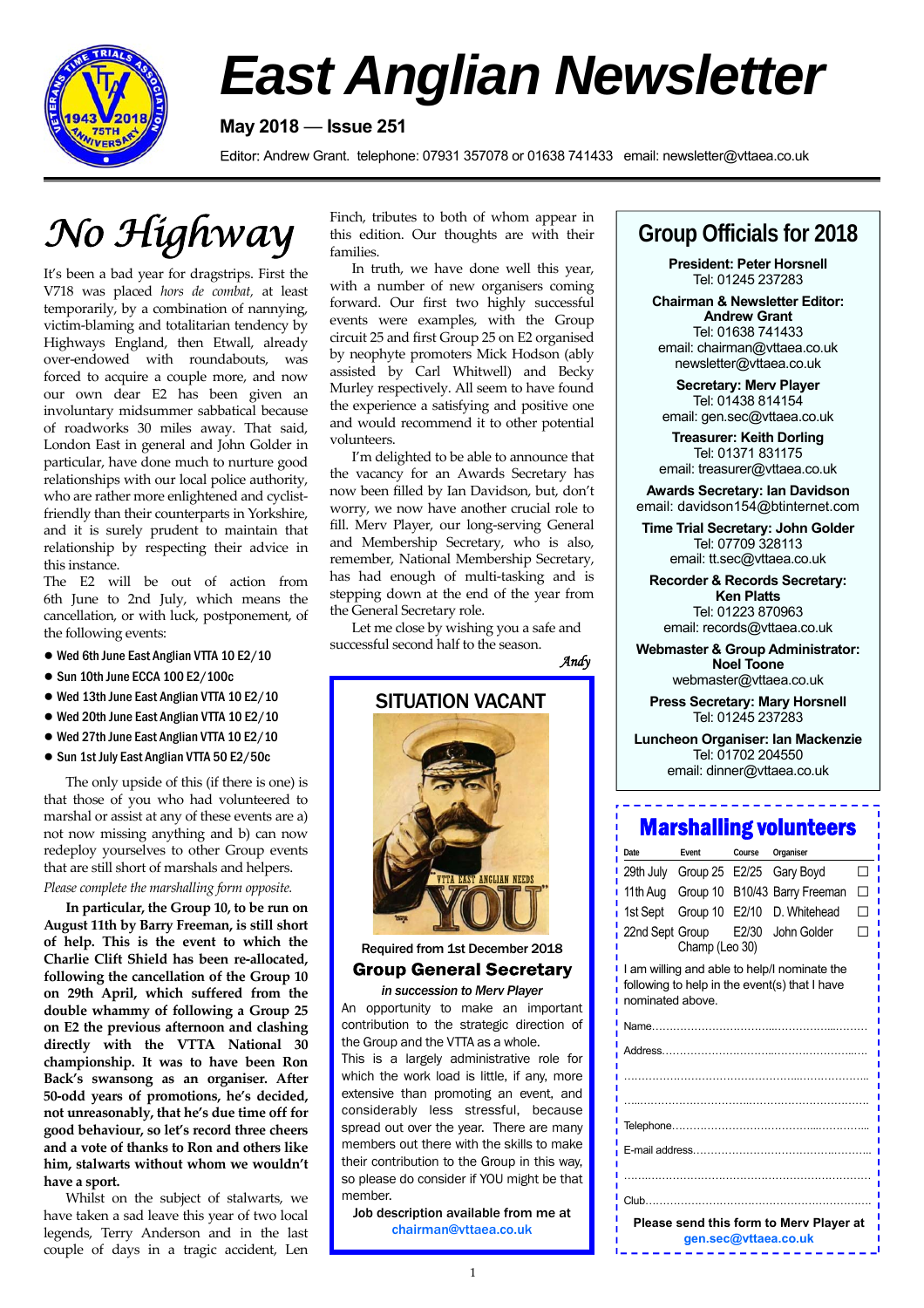### **ERRORS AND OMISSIONS**

In January's Newsletter, there were some important omissions from the gallery of champions and record‐ breakers – partly for want of photographs and partly for reasons of editorial incompetence – but I can't know what I'm not told. I still haven't found photographs for all, so if you've a significant achievement and want a mention and a picture, make sure I



know what you've been up to and send me a photo. The first omission to put right is that of our national tandem champions at 25 miles, Glen Taylor and Mark Arnold *(photo, Davey Jones).*

They also set a national 25‐mile tandem record for a combined age of 92 of 44:50, whilst Neil Dowie paired up with Glen for a combined age of 99 to record a national record of 49:10.<br>Unfortunately I don't have a Unfortunately I don't photograph of that particular combination.

However, the East Anglian vet who certainly worked hardest for his national championship and least deserved to be overlooked, was CC Ashwell's James McKenzie, 24‐hour champion with 416.32 miles and a plus of 123.36.

He is seen here *(right)* receiving his medal from VTTA President Carole Gandy at the VTTA annual prize presentation back in January *(photo, Kimroy).* 

Riding a "24" is an experience beyond the range of most of us, at least outside of our nightmares. To let you know what you've been missing, he's written an account of it, titled in homage to Gene Pitney, subtitled in deference to reality (and ending with a recommendation to try it yourself that singularly fails to persuade me.)



## **24 hours from Wrexham (a one-day splash dash)**

Having completed the National 12 in 2016, it was almost an inevitable progression for me to have a go at the 24, and at the age of 64 it seemed sensible to get on with it while I was lucky enough still to be fit and able.

So it was that at 14:16 on 22nd July (2017) I set off from Wrexham to ride as far as I could on Shropshire roads and back to Wales by the same time on 23rd July.

With a reasonable forecast I was quietly confident that my aero kit

would last out (albeit with some additional night time clothing), but trusting British weather was a big mistake. My clothing might have sufficed for an early season 25 (and then back to a warm HQ), but it was totally inadequate for riding at a lower effort in prolonged cold and wet, which is what transpired including spells of torrential rain.

Virtually the whole field got caught out in this respect and I ended up losing half an hour

having to change completely and get warm enough to restart, this time with several layers, a proper rain top, leg warmers and winter overshoes. My stoppage time was actually pretty good compared to many (including some top experienced riders) who lost much more time ‐ 3 hours in some cases.

My support crew (my wife and a club mate) were fantastic, operating out of 2 cars, supplying me with food (ultimately a lot of Müller rice) and drink on request. I would generally see them every 20 miles or so at Prees Heath roundabout on a night time loop I rode 7 times in a row. Many crews had much more elaborate setups with large campervans and tents on ground next to the roundabout.

Somewhere around daybreak, and



*(James, inadequately clad, above)*

after probably at least 8 hours of wet weather, things started to dry out a bit. The morning remained cool but as riders started heading back for the finishing circuit the sun and warmth

returned.

I found it a great relief when my time was up, as my focus (both mentally and physically) had waned during the last hour and immediately afterwards I said "never again". However, less than an hour later I realised that there was so much I could learn from the experience and improve on next time that "again" remains a distinct possibility.

My final distance of 416.32 miles (+123.36) was everything I had hoped

> for particularly in those conditions. My TSS (Training Stress Score) of 926 represented about 2 weeks of training condensed into a day.

> I was placed 10th of 67 starters (8th of 56 Males) and achieved both a club record and an East Anglian VTTA age record. The distance was also fortunately good enough to win my Age Group nationally (by a small margin of just 3.5 miles!) and the icing on the cake was becoming National 24 Hour VTTA Champion ahead of the 2016 winner by about 13 miles.

This was in just my 4th full season of time trialling and I am now looking for some new challenges in 2018 but I would recommend anyone reading this to consider taking on the physical and mental challenge of a "24".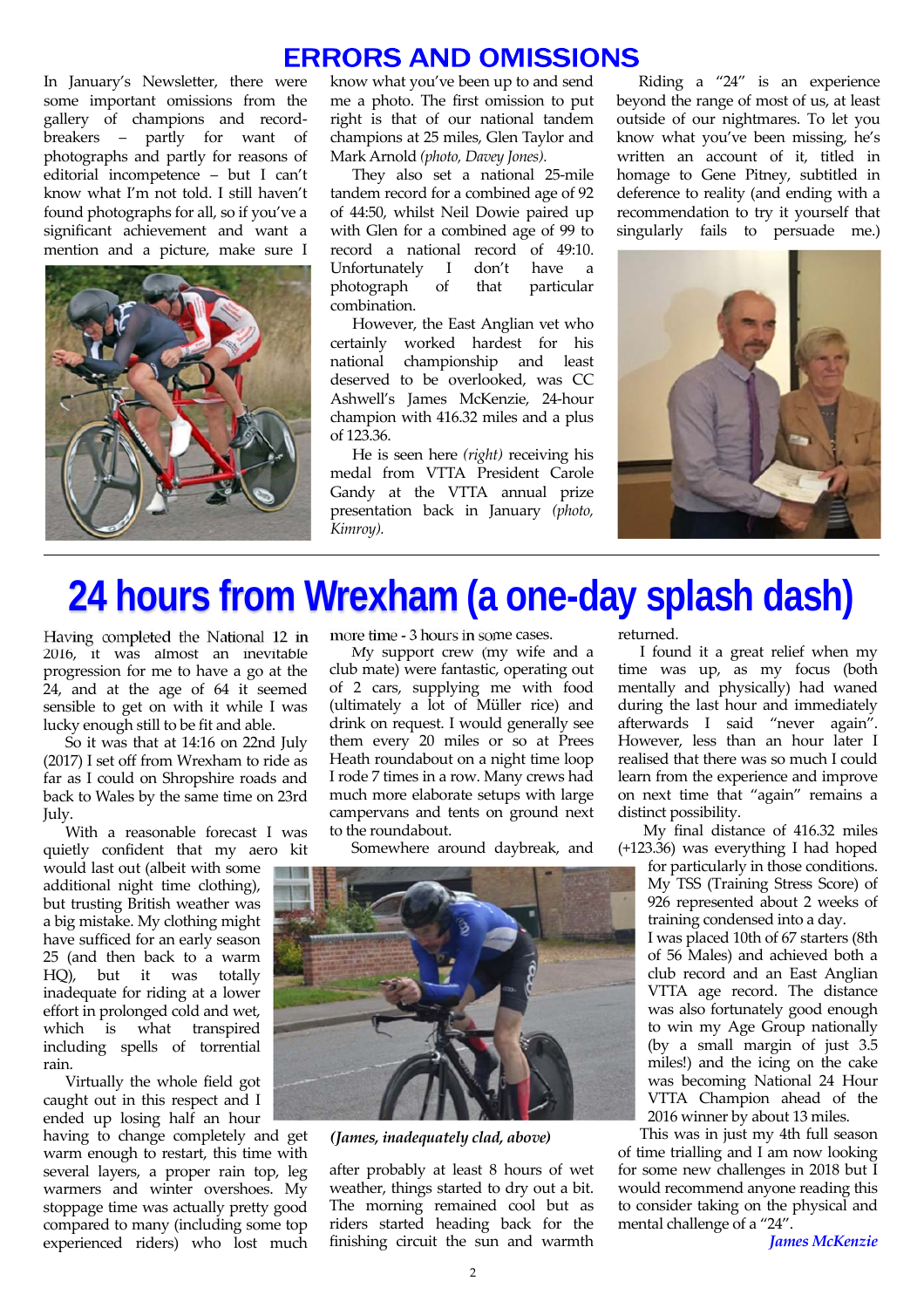### **Obituaries**

### **Terry Anderson**

#### 7th February 1940 - 19th March 2018



It was with great sadness that we learned of the passing of Terry Anderson on the morning of Monday 19th March. Terry had suffered a severe stroke on Tuesday 13th March and was being kept in an induced coma in Hospital. On Sunday he was taken out of the coma and seemed stable but he died of a heart attack at 4 o'clock the following morning.

Terry had been actively involved in cycling since the age of 16 and had raced every year until 2017 when he took on the role of full-time carer for his wife Hazel. Not only was he involved in racing, Terry took on many administrative roles at club, district and national level and only recently became Treasurer for the ECCA and Events Secretary for CTT London East - his death is a huge loss to cycling, the ECCA and his Club in particular.



The funeral took place at Chelmsford Crematorium, Writtle, on Thursday 5th April with the cortege being preceded by a cycle honour ride with members of Shaftesbury and Essex Roads. The ceremony was attended by over 200 mourners and afterwards everyone was able to gather at Hylands House, Hylands Park, Chelmsford, to share their memories of a remarkable man and to partake in the wonderful refreshments provided by the family.

## **Len Finch**

2nd February 1932 – 17th May 2018

The sad news reached us last week of the death of Len Finch, a founding member of Sudbury CC in a collision with a stationary lorry while out on his bike at Great Waldingfield, Suffolk.

Len, who grew up in wartime Walthamstow, began his cycling career riding cycle speedway on World War Two bomb sites and in his 70 years in the saddle, was still breaking records in his 80s.

In a statement, Len's family said: ''Len was always a great help and inspiration to all of us. He was always cheerful and friendly and would do anything for anyone provided it was to do with cycling.''

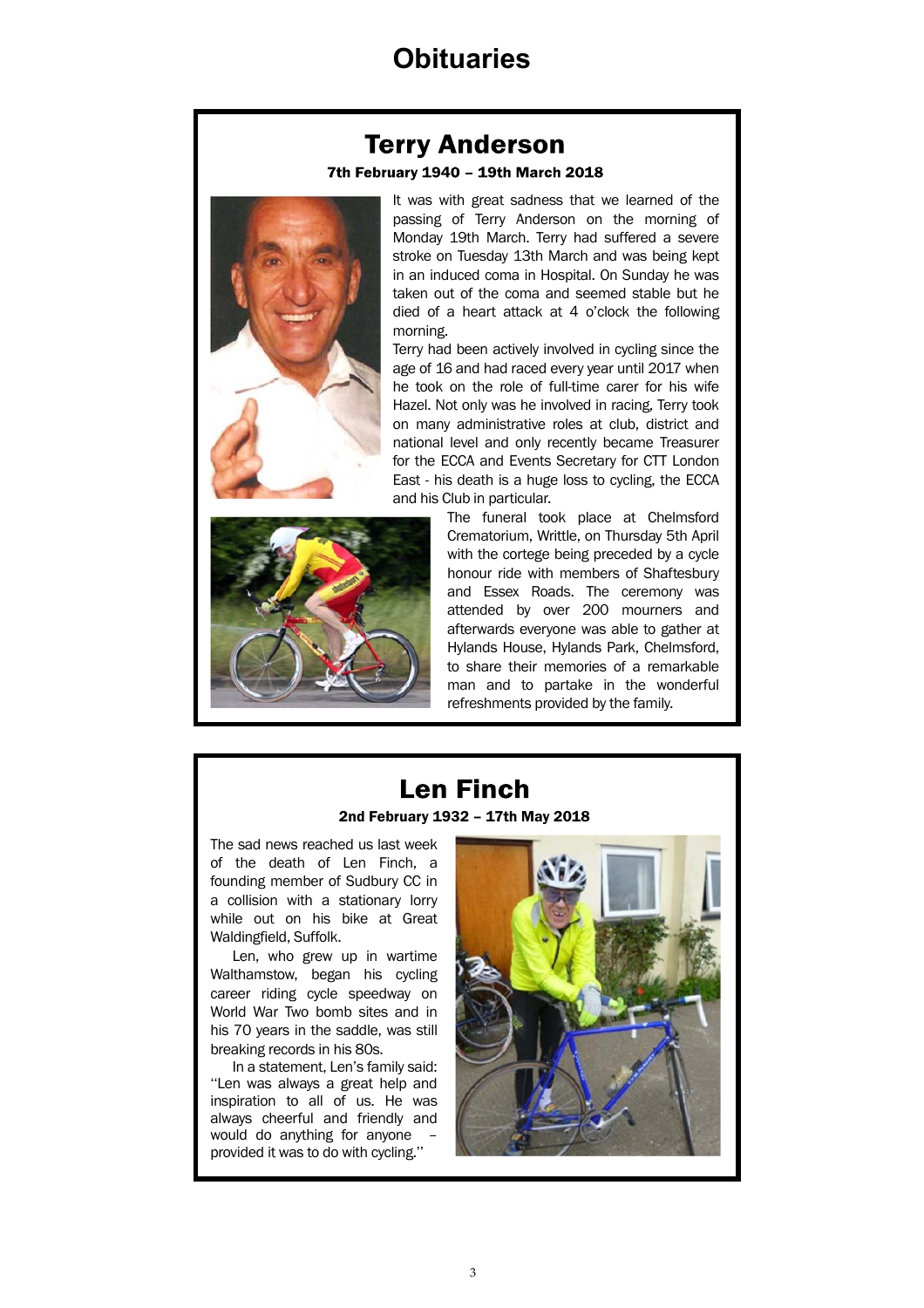# **Alternative Sports in East Anglia**

### *by Roland Bright*

Speaking to Mary Horsnell at Terry Anderson's funeral she was interested in knowing more about our kayaking group that Terry had become a part of. After a brief outline and history of our group she asked me to write a piece for your mag.... so here you have it!

I first started kayaking over 35 years ago to maintain fitness in the winter. After a gap of 12 years or so, then being diagnosed with an underactive thyroid, I couldn't race for a year or two so went back to the boat. An old friend had a couple of jewellery shops and Monday was his day off which suited the cyclists that joined us after a busy weekend. So that was how the Monday Canoe Club (MCC) was formed.

The paddle of choice is Paper Mill Lock, Danbury, along the Chelmer to Heybridge Basin for breakfast; a journey of 2 hours for the 8 miles. In the summer, if the tides are good, we go out on the estuary to go round Osea Island, back round Northey Island through Maldon to Beeleigh then back to Paper Mill for afternoon tea. We have, over the years, gone to various rivers in Essex and Suffolk and been to the Menai Straits for a training weekend, where we were well out of our comfort zone with  $4 - 5$  foot waves and howling winds, but we managed.

For the past 18 years or so we have rarely missed a week and if the ice is too thick we walk it. The river and its surroundings change every week and the day has its value in like‐minded company.

Terry started coming out with us in 2003 and the group is now 12 strong with a regular group of 5 – 8 every week.

The similarities between cycling and paddling are not immediately obvious but the cycling "mindset" transfers well to the boat, being out in the wind and rain enjoying the weather in all its forms and of course the environment at a much slower pace than the bike. Most weeks we see kingfishers, herons, cormorants and we have even paddled with seals out in the estuary. pretty special.

The most difficult part to learn is getting in and out of the boat; very few kayakers fall in whilst paddling and as a group we always help each other where necessary. One of the big advantages of paddling is that you can go out all year, even on days where you would not dream of riding a bike, so long as you have appropriate clothing (most cycling clothes are suitable) and decent wet weather gear.

In the winter we often have to break the ice on sections near locks (portages). The noise is deafening and for some reason we always have big grins on our faces when icebreaking.

Just as on the bike you can be next to

each other on the river, sometimes even four abreast just chatting without worrying about the traffic. Physically there is obviously much more upper body strength used than on a bike but the old legs still have their uses. The most frequent complaint is elbow and back pain but this is often the result of poor technique; the sense of balance in both activities is very similar. The longest distance that we paddle is around 25 miles. This is a really tough day which Terry used to compare with riding a SPOCO 100!

**Equipment:** A new "Tupperware" kayak can cost from £600 to £1500 and if you go to the Kevlar boats you can spend thousands. The boats we use are all around 10 years old and are resilient (we have to resort to dragging them sometimes) they are easily repairable and need zero maintenance. Steve Cornett, ex Hainault RC, is still using his boat which cost £60 three years on from starting! Most of us use lightweight Kevlar paddles ranging from £100 to £300 each; the only thing that I would say is worth buying from the start are a pair of neoprene shoes/ boots around £25.

We have been told that there has not been a case of Weil's disease on the Chelmer for many years., but I would recommend making sure your Tetanus jab is up to date.

Many of you will know Ron Naman of the Shaftesbury. Ron has been a part of the MCC for about 7 years and does a reduced paddle of 10 miles in total, which fits in well with his cycling, running and swimming and I would be the first to admit that at 74 Ron does more than very well.

Membership of the MCC also has its benefits: Neil, a retired police officer, was a regular member of the group and decided he would like to work just a couple of days a week, applying to be a County Court official; on the application form he was asked which clubs he was a member of and naturally he wrote "MCC" in the designated box. Neil got the job but found it disconcerting that his boss kept talking about cricket and asking whether Neil could get tickets.

Later in the year, if anyone fancies trying a paddle, we have a two man kayak that everyone in the group has started off in, we have spare paddles and other odds and ends.

Beginners usually start off with an afternoon paddle through just a couple of locks or so, ending with tea and cake in the cafe. I told you it had parallels with cycling!

Interested? Then call me on 01728 627125 or email: brightj44@btinternet.com.

### **Public Service Announcement**

Mindful of the prominence of members and ex-members of Southend Wheelers and Southend-on-Sea in general in the time trialling world (Paul Hart, new 50 mile Comp Record holder) and the affairs of VTTA East Anglia Group in particular (Chairman, Time Trial Secretary, Dinner Organiser, Newsletter printer), John Golder has thoughtfully produced the following handy guide for the benefit of any member who may need to communicate with any of the aforementioned gentlemen.

| Southend News Network's<br>SOUTHEND PHRASEBOOK |                                    |  |  |  |
|------------------------------------------------|------------------------------------|--|--|--|
| alma chizzit                                   | ibeefa                             |  |  |  |
| I would like to know                           | a Spanish holiday destination      |  |  |  |
| the price of this item                         | janarta meen                       |  |  |  |
| amant                                          | do you understand what I am saying |  |  |  |
| the quantity or total                          | lafarjik                           |  |  |  |
| awss                                           | tired                              |  |  |  |
| an animal with four legs                       | mow tar                            |  |  |  |
| corta panda                                    | a vehicle that you drive           |  |  |  |
| a big hamburger                                | saffend                            |  |  |  |
| dan ill                                        | where you are reading this         |  |  |  |
| heading on a downward slope                    | tan                                |  |  |  |
| effix                                          | London                             |  |  |  |
| moral principles                               | wodja kowl it                      |  |  |  |
| eye eels                                       | how to ask for the name of         |  |  |  |
| the local ladies' footwear                     | something                          |  |  |  |
| fanx                                           | wodja rekkun                       |  |  |  |
| a way to express your gratitude                | how do you feel about this         |  |  |  |
| <b>fink</b>                                    | webbats                            |  |  |  |
| to consider something in your head             | how to ask where something is      |  |  |  |
| furrok                                         | yafta                              |  |  |  |
| where you go shopping at Lakeside              | you are obliged to                 |  |  |  |
| garrij                                         | yooz lot                           |  |  |  |
| where you take the car to be fixed             | how to refer to a group of people  |  |  |  |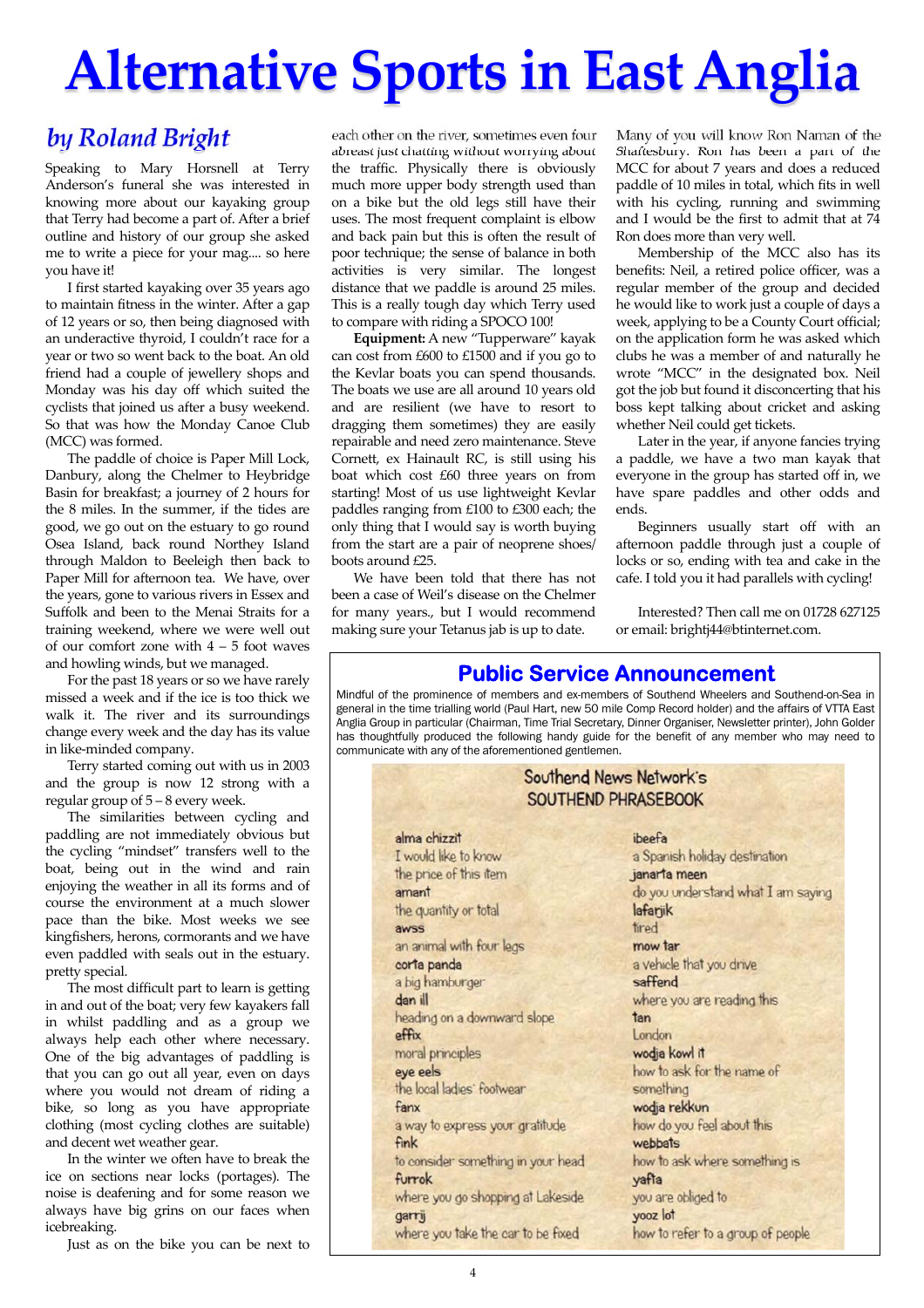# Racing Round-up

**The Group circuit 25** on the sporting E33/25 was blessed with warm, sunny weather and a light breeze, notwith‐standing which, David Langlands (Team Bottrill/ Vanguard) covered his two laps indecently fast to carry off the win on actual time *and* on standard, which really is rubbing it in. His 51:42 had the beating of Kevin Tye (Velorefined.com Aerosmiths) who was also second on standard) by 57 seconds.



*(Photo, Davey Jones)* 

He was about a minute faster than the best times achieved last year, by such tyros as Bradbury, Mulvey, Dickson and Barker in the British Universities Championship on the same course and in similar conditions. Never mind. I expect they'll improve as they get older. Fastest woman on standard was Christine Pout (Verulam Really Moving) with +6:28. Fastest women on time was Lauren Kirchel (Chelmer CC and not a veteran) in 1:04:17.



*James Rix* 

Geoff Reynolds and John Lacey (VTTA EA & Hemel Hempstead CC) won the 2‐up in 58:42 and Steve Robinson and Sam Hayes (Team Salesengine) being the only tandem to finish, necessarily won that event.

**The Group 25 on 28th April on E2/25** was *not* blessed with warm sunny weather and a light breeze; quite the reverse in fact, running off in damp, stygian gloom, but the course worked its usual magic, 46:51 being long enough for James Rix to get to Four Went Ways and back. His Bottrill team mate, the mighty Langlands, got him on standard with an outstanding +20:45, just shading (again) Kevin Tye's + 20:32, but they had both reckoned without SuperRon (Hallam), who came down from his South Pennine haunts in search of a flat, fast course and naturally walked off with the win on standard in +21:42.

Ladies' winner was Alice Lethbridge, (Drag2zero) who, thank goodness, isn't a vet, in 51:45. I have



no information about who won on standard, but Liz Powell (Drag2zero), Katja Rietdorf (Born to Bike‐Bridgetown Cycles) and organiser Becky Murley, (Wisbech Wheelers, above) with a fine 56:46 despite her responsibilities on the day, must have been in the frame.

#### **VTTA National 30 Championship First Blood to Cambridge CC**

The last 2017 VTTA championship to be decided, in September, was the 30 mile event, which this year, was

scheduled first, on 29 April, so, reluctant to surrender their title after only seven months, Andy Grant, Chris Dyason and Colin Lizieri journeyed to deepest Kent and the



testing gradients of the single‐ carriageway Q30/2 near Ashford.

Off at number 20, Andy *(above)*  returned in 1:08:55 to take a lead that withstood all assaults and, ably backed by Chris in 1:15:06 and an ailing Colin, who coughed and spluttered his way to 1:13:36, led Cambridge to a renewed lease on the title.

Andy's win in the individual championship was an unconventional way of celebrating his 65th birthday and an unusual approach to joining the ranks of the OAP's.

*Pictures by kind permission of Mike Savage Photography (www.mikesavagephotography.co.uk)*